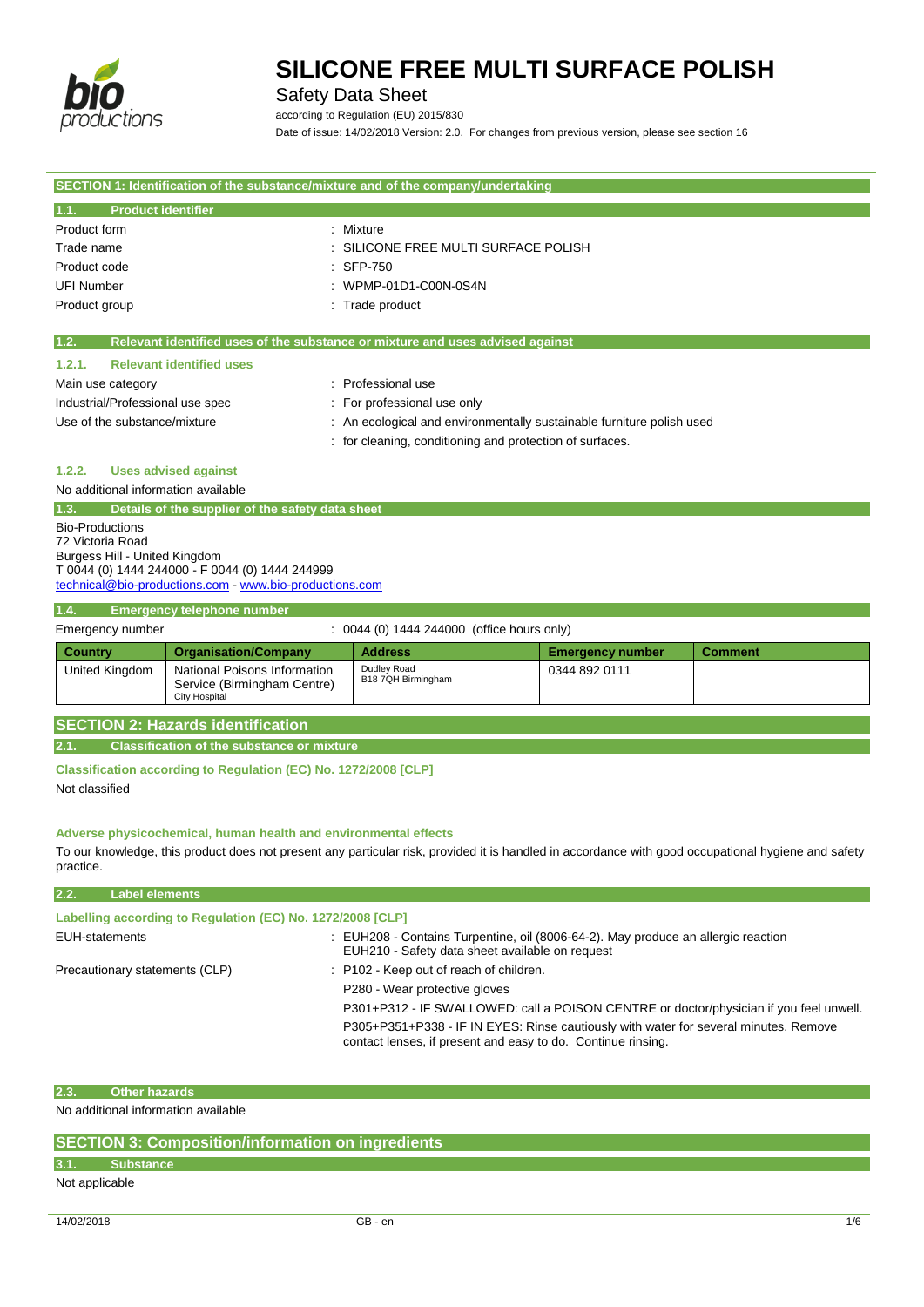Safety Data Sheet

according to Regulation (EU) 2015/830

### **3.2. Mixture**

This mixture does not contain any substances to be mentioned according to the criteria of section 3.2 of REACH annex II

| <b>SECTION 4: First aid measures</b>                                               |                                                                                                                                                              |  |  |
|------------------------------------------------------------------------------------|--------------------------------------------------------------------------------------------------------------------------------------------------------------|--|--|
| <b>Description of first aid measures</b><br>4.1.                                   |                                                                                                                                                              |  |  |
| First aid measures general                                                         | If you feel unwell, seek medical advice (show the label where possible)                                                                                      |  |  |
| First-aid measures after inhalation                                                | Remove person to fresh air and keep comfortable for breathing.                                                                                               |  |  |
| First-aid measures after skin contact                                              | Wash skin with plenty of water.                                                                                                                              |  |  |
| First-aid measures after eye contact                                               | Rinse eyes with water as a precaution.                                                                                                                       |  |  |
| First aid advice Ingestion                                                         | Do not give anything by mouth to an unconscious person. Wash mouth out with water, then<br>drink pleanty of water. Do NOT induce vomiting.                   |  |  |
| Most important symptoms and effects, both acute and delayed<br>4.2.                |                                                                                                                                                              |  |  |
| No additional information available                                                |                                                                                                                                                              |  |  |
| 4.3.<br>Indication of any immediate medical attention and special treatment needed |                                                                                                                                                              |  |  |
| Treat symptomatically.                                                             |                                                                                                                                                              |  |  |
| <b>SECTION 5: Firefighting measures</b>                                            |                                                                                                                                                              |  |  |
| <b>Extinguishing media</b><br>5.1.                                                 |                                                                                                                                                              |  |  |
| Suitable extinguishing media                                                       | : The product is not flammable. Use extinguishing agent suitable for surrounding fire. Water<br>spray. Dry powder. Foam. Carbon dioxide.                     |  |  |
| 5.2.<br>Special hazards arising from the substance or mixture                      |                                                                                                                                                              |  |  |
| Hazardous decomposition products in case of<br>fire                                | : Toxic fumes may be released.                                                                                                                               |  |  |
| 5.3.<br><b>Advice for firefighters</b>                                             |                                                                                                                                                              |  |  |
| Protection during firefighting                                                     | Do not attempt to take action without suitable protective equipment. Self-contained breathing<br>apparatus. Complete protective clothing.                    |  |  |
| <b>SECTION 6: Accidental release measures</b>                                      |                                                                                                                                                              |  |  |
| 6.1.<br>Personal precautions, protective equipment and emergency procedures        |                                                                                                                                                              |  |  |
| 6.1.1.<br>For non-emergency personnel<br>Emergency procedures                      | : Ventilate spillage area.                                                                                                                                   |  |  |
| 6.1.2.<br>For emergency responders<br>Protective equipment                         | Do not attempt to take action without suitable protective equipment. For further information<br>refer to section 8: "Exposure controls/personal protection". |  |  |
| <b>Environmental precautions</b><br>6.2.                                           |                                                                                                                                                              |  |  |
| Avoid release to the environment.                                                  |                                                                                                                                                              |  |  |
| 6.3.<br>Methods and material for containment and cleaning up                       |                                                                                                                                                              |  |  |
| Methods for cleaning up                                                            | : Take up liquid spill into absorbent material.                                                                                                              |  |  |
| Other information                                                                  | Dispose of materials or solid residues at an authorized site.                                                                                                |  |  |
| 6.4.<br><b>Reference to other sections</b>                                         |                                                                                                                                                              |  |  |
| For further information refer to section 13.                                       |                                                                                                                                                              |  |  |
| <b>SECTION 7: Handling and storage</b>                                             |                                                                                                                                                              |  |  |
| <b>Precautions for safe handling</b><br>7.1.                                       |                                                                                                                                                              |  |  |
| Precautions for safe handling                                                      | : Ensure good ventilation of the work station. Wear personal protective equipment.                                                                           |  |  |
| Hygiene measures                                                                   | Do not eat, drink or smoke when using this product. Always wash hands after handling the<br>product.                                                         |  |  |
| 7.2.<br>Conditions for safe storage, including any incompatibilities               |                                                                                                                                                              |  |  |
| Storage conditions                                                                 | : Store in a well-ventilated place. Keep cool.                                                                                                               |  |  |
| <b>Specific end use(s)</b><br>7.3.                                                 |                                                                                                                                                              |  |  |
| No additional information available                                                |                                                                                                                                                              |  |  |
| <b>SECTION 8: Exposure controls/personal protection</b>                            |                                                                                                                                                              |  |  |
| 8.1.<br><b>Control parameters</b>                                                  |                                                                                                                                                              |  |  |
| No additional information available                                                |                                                                                                                                                              |  |  |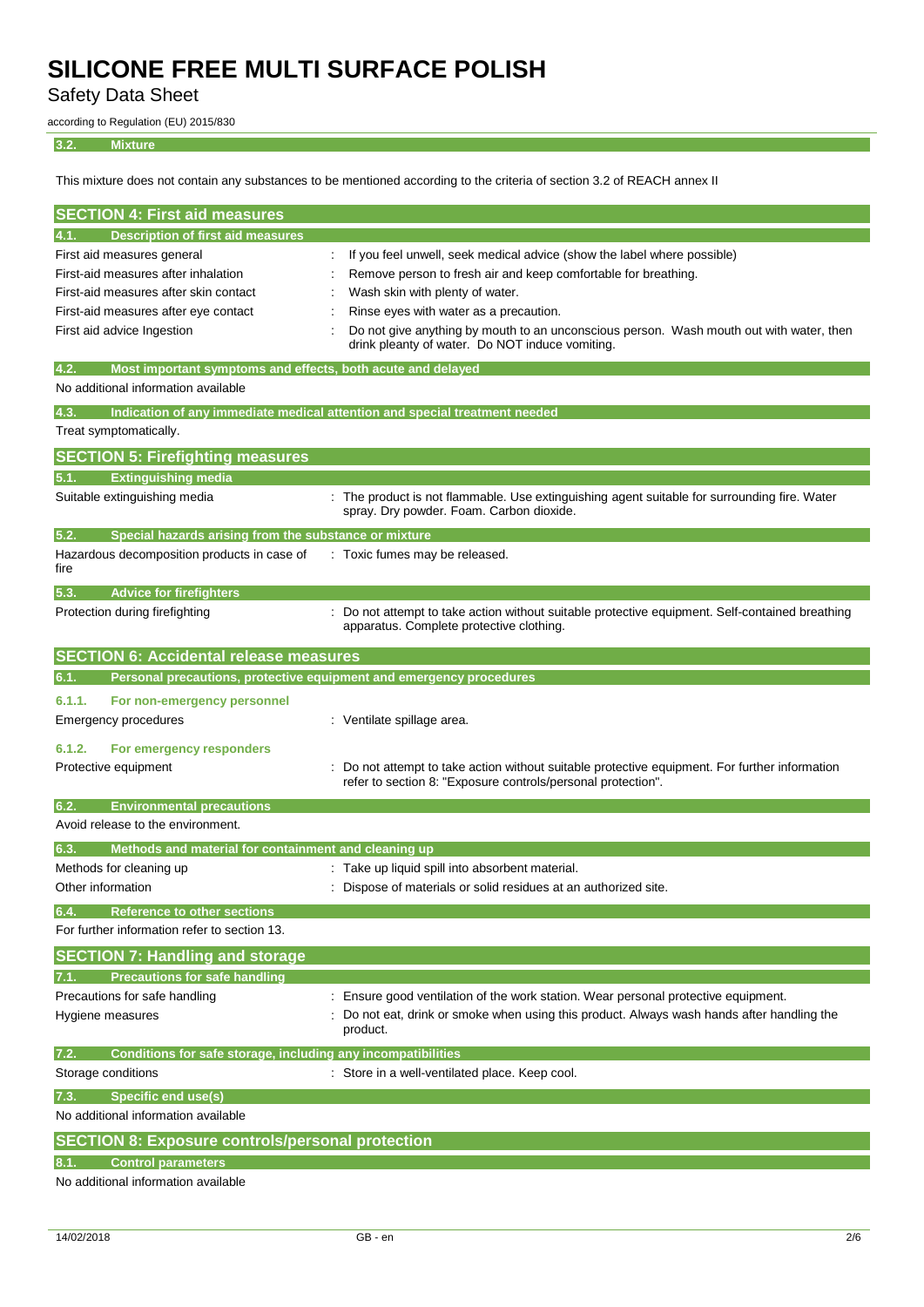Safety Data Sheet

according to Regulation (EU) 2015/830

### **8.2. Exposure controls**

### **Appropriate engineering controls:**

Ensure good ventilation of the work station.

### **Hand protection:**

Protective gloves

### **Eye protection:**

Safety glasses

### **Skin and body protection:**

Wear suitable protective clothing

### **Respiratory protection:**

In case of insufficient ventilation, wear suitable respiratory equipment

### **Environmental exposure controls:**

Avoid release to the environment.

|  | <b>SECTION 9: Physical and chemical properties</b> |  |
|--|----------------------------------------------------|--|
|--|----------------------------------------------------|--|

| 9.1.<br>Information on basic physical and chemical properties |                                  |
|---------------------------------------------------------------|----------------------------------|
| Physical state                                                | : Liquid                         |
| Colour                                                        | light yellow.                    |
| Odour                                                         | pleasant fruity.                 |
| Odour threshold                                               | No data available                |
| рH                                                            | $\approx 7$                      |
| Relative evaporation rate (butyl acetate=1)                   | : No data available              |
| Melting point                                                 | : Not applicable                 |
| Freezing point                                                | : $< 0$ °C                       |
| Boiling point                                                 | : $> 100 °C$                     |
| Flash point                                                   | No data available                |
| Auto-ignition temperature                                     | No data available                |
| Decomposition temperature                                     | No data available                |
| Flammability (solid, gas)                                     | Not applicable                   |
| Vapour pressure                                               | No data available                |
| Relative vapour density at 20 °C                              | No data available                |
| Relative density                                              | No data available                |
| Density                                                       | 1 g/ml                           |
| Solubility                                                    | Soluble in water/ disperses.     |
| Log Pow                                                       | No data available                |
| Viscosity, kinematic                                          | No data available                |
| Viscosity, dynamic                                            | No data available                |
| <b>Explosive properties</b>                                   | Product is not explosive.        |
| Oxidising properties                                          | Oxidising solids Not applicable. |
| <b>Explosive limits</b>                                       | No data available                |

### **9.2. Other information**

No additional information available

| <b>SECTION 10: Stability and reactivity</b> |
|---------------------------------------------|
|---------------------------------------------|

### **10.1. Reactivity**

The product is non-reactive under normal conditions of use, storage and transport.

### **10.2. Chemical stability**

Stable under normal conditions.

# **10.3. Possibility of hazardous reactions**

No dangerous reactions known under normal conditions of use.

### **10.4. Conditions to avoid**

None under recommended storage and handling conditions (see section 7).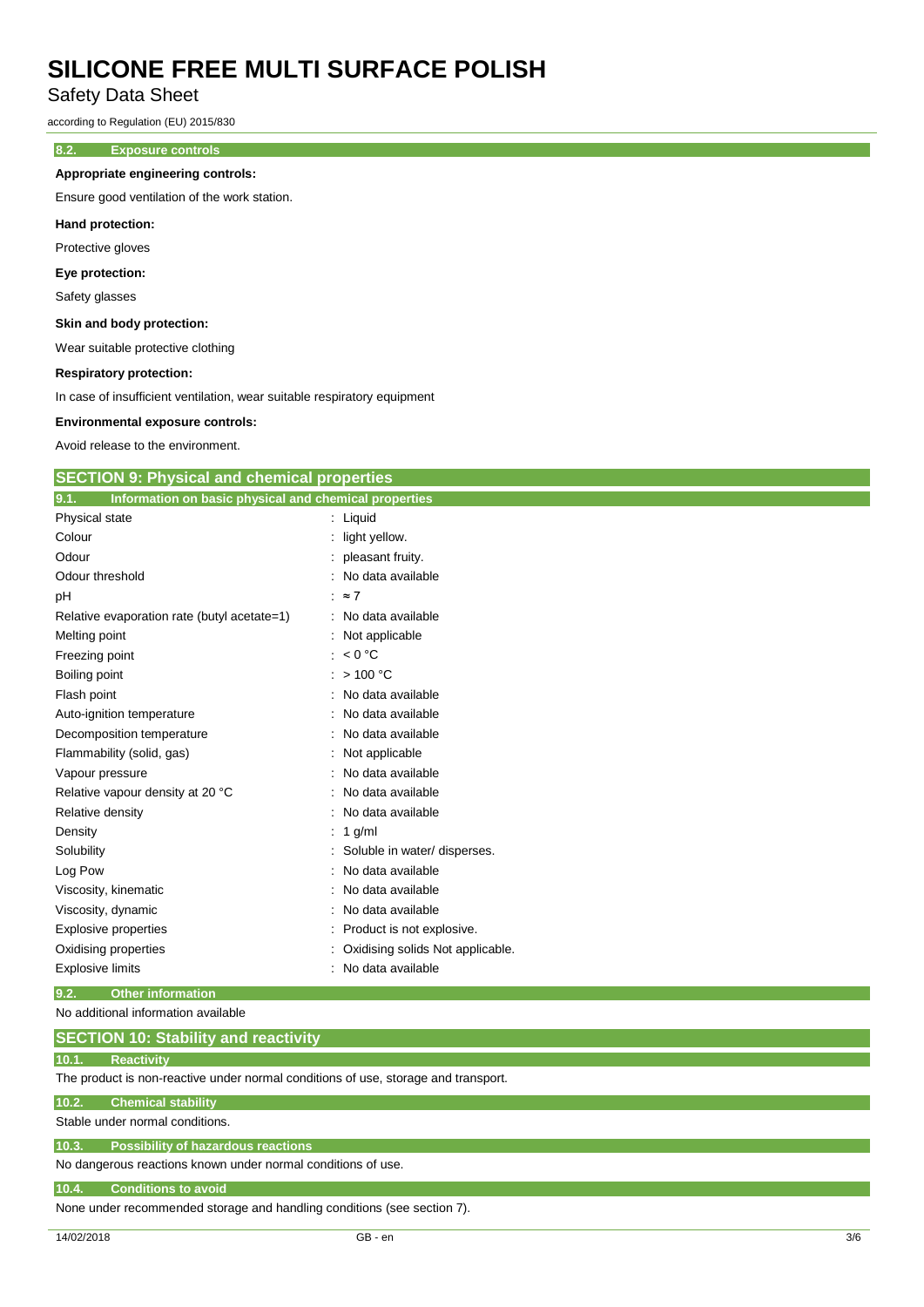# Safety Data Sheet

according to Regulation (EU) 2015/830

## **10.5. Incompatible materials**

## No additional information available

## **10.6. Hazardous decomposition products**

No additional information available

| <b>SECTION 11: Toxicological information</b>          |                                     |  |
|-------------------------------------------------------|-------------------------------------|--|
| 11.1.<br>Information on toxicological effects         |                                     |  |
| Acute toxicity                                        | : Not classified                    |  |
| Skin corrosion/irritation                             | : Not classified<br>$pH: \approx 7$ |  |
| Serious eye damage/irritation                         | : Not classified<br>$pH: \approx 7$ |  |
| Respiratory or skin sensitisation                     | : Not classified                    |  |
| Germ cell mutagenicity                                | : Not classified                    |  |
| Carcinogenicity                                       | : Not classified                    |  |
| Reproductive toxicity                                 | Not classified<br>÷                 |  |
| Specific target organ toxicity (single exposure)      | : Not classified                    |  |
| Specific target organ toxicity (repeated<br>exposure) | : Not classified                    |  |
| Aspiration hazard                                     | Not classified<br>÷                 |  |

|                   | <b>SECTION 12: Ecological information</b> |                                                                                                                            |
|-------------------|-------------------------------------------|----------------------------------------------------------------------------------------------------------------------------|
| 12.1.             | Toxicity                                  |                                                                                                                            |
| Ecology - general |                                           | : The product is not considered harmful to aquatic organisms nor to cause long-term adverse<br>effects in the environment. |

| 12.2.<br><b>Persistence and degradability</b>      |                                                                                                                                                                                                                                                                                                                                                                                                   |
|----------------------------------------------------|---------------------------------------------------------------------------------------------------------------------------------------------------------------------------------------------------------------------------------------------------------------------------------------------------------------------------------------------------------------------------------------------------|
| <b>SYNERGY POLISH</b>                              |                                                                                                                                                                                                                                                                                                                                                                                                   |
| Persistence and degradability                      | The surfactant(s) contained in this preparation complies (comply) with the biodegradability<br>criteria as laid down in Regulation (EC) No. 648/2004 on detergents. Data to support this<br>assertion are held at the disposal of the competent authorities of the Member States and will<br>be made available to them, at their direct request or at the request of a detergent<br>manufacturer. |
| 12.3.<br><b>Bioaccumulative potential</b>          |                                                                                                                                                                                                                                                                                                                                                                                                   |
| No additional information available                |                                                                                                                                                                                                                                                                                                                                                                                                   |
| <b>Mobility in soil</b><br>12.4.                   |                                                                                                                                                                                                                                                                                                                                                                                                   |
| No additional information available                |                                                                                                                                                                                                                                                                                                                                                                                                   |
| 12.5.<br><b>Results of PBT and vPvB assessment</b> |                                                                                                                                                                                                                                                                                                                                                                                                   |
| <b>SYNERGY POLISH</b>                              |                                                                                                                                                                                                                                                                                                                                                                                                   |
| Results of PBT assessment                          | The product does not meet the PBT and vPvB classification criteria                                                                                                                                                                                                                                                                                                                                |
| 12.6.<br><b>Other adverse effects</b>              |                                                                                                                                                                                                                                                                                                                                                                                                   |
| No additional information available                |                                                                                                                                                                                                                                                                                                                                                                                                   |
| <b>SECTION 13: Disposal considerations</b>         |                                                                                                                                                                                                                                                                                                                                                                                                   |
| <b>Waste treatment methods</b><br>13.1.            |                                                                                                                                                                                                                                                                                                                                                                                                   |
| Regional legislation (waste)                       | : Disposal must be done according to official regulations.                                                                                                                                                                                                                                                                                                                                        |
| <b>SECTION 14: Transport information</b>           |                                                                                                                                                                                                                                                                                                                                                                                                   |
| In accordance with ADR / RID / IMDG / IATA / ADN   |                                                                                                                                                                                                                                                                                                                                                                                                   |
| 14.1.<br><b>UN</b> number                          |                                                                                                                                                                                                                                                                                                                                                                                                   |
| UN-No. (ADR)                                       | Not applicable                                                                                                                                                                                                                                                                                                                                                                                    |
| UN-No. (IMDG)                                      | Not applicable                                                                                                                                                                                                                                                                                                                                                                                    |
| UN-No. (IATA)                                      | Not applicable                                                                                                                                                                                                                                                                                                                                                                                    |
| UN-No. (ADN)                                       | Not applicable                                                                                                                                                                                                                                                                                                                                                                                    |
| UN-No. (RID)                                       | Not applicable                                                                                                                                                                                                                                                                                                                                                                                    |
| 14/02/2018                                         | GB - en<br>4/6                                                                                                                                                                                                                                                                                                                                                                                    |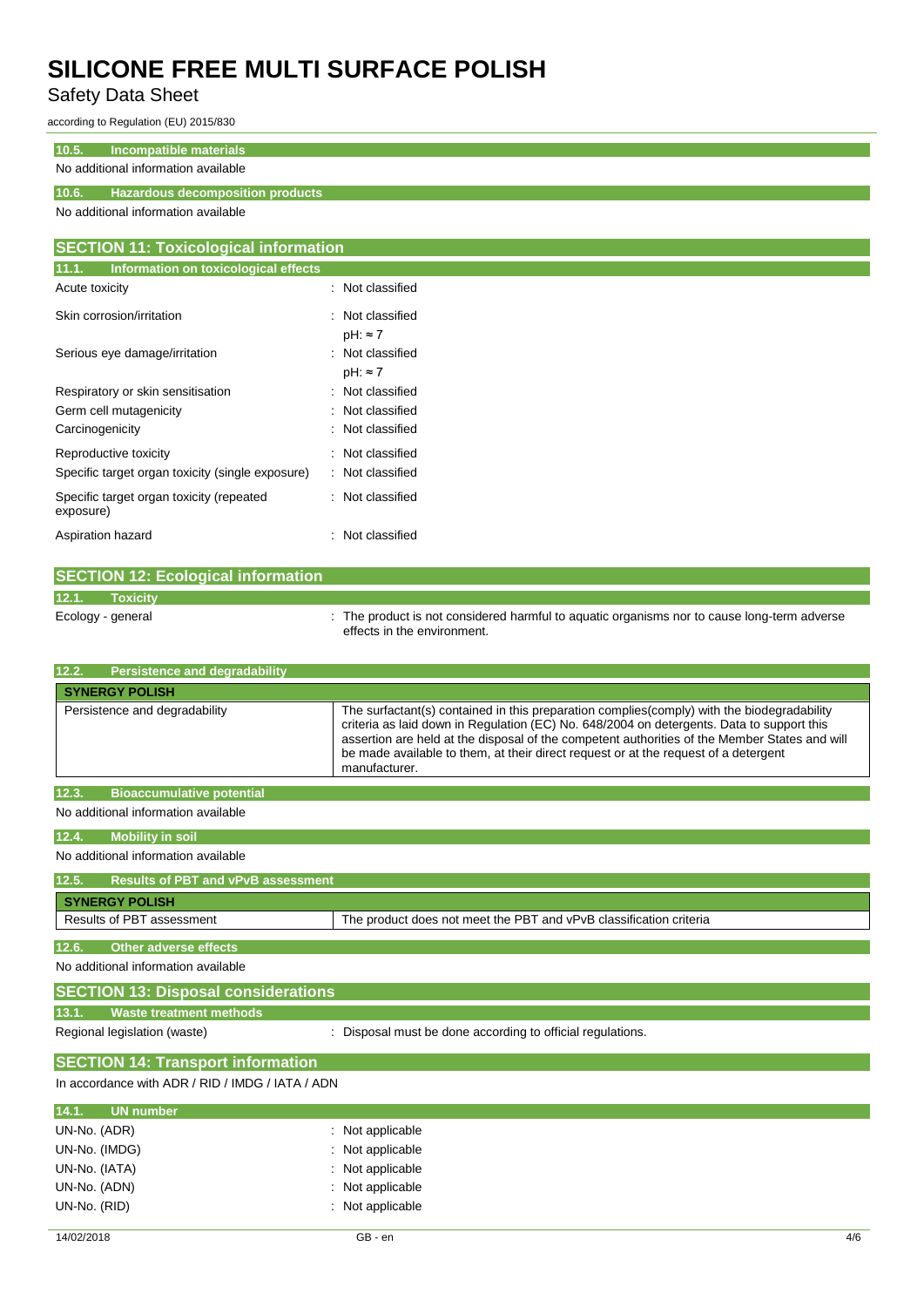# Safety Data Sheet

according to Regulation (EU) 2015/830

| 14.2.<br><b>UN proper shipping name</b>      |                                        |
|----------------------------------------------|----------------------------------------|
| Proper Shipping Name (ADR)                   | Not applicable                         |
| Proper Shipping Name (IMDG)                  | Not applicable                         |
| Proper Shipping Name (IATA)                  | Not applicable                         |
| Proper Shipping Name (ADN)                   | Not applicable<br>t                    |
| Proper Shipping Name (RID)                   | Not applicable<br>t.                   |
| <b>Transport hazard class(es)</b><br>14.3.   |                                        |
| <b>ADR</b>                                   |                                        |
| Transport hazard class(es) (ADR)             | : Not applicable                       |
| <b>IMDG</b>                                  |                                        |
| Transport hazard class(es) (IMDG)            | : Not applicable                       |
| <b>IATA</b>                                  |                                        |
| Transport hazard class(es) (IATA)            | : Not applicable                       |
| <b>ADN</b>                                   |                                        |
| Transport hazard class(es) (ADN)             | : Not applicable                       |
| <b>RID</b>                                   |                                        |
| Transport hazard class(es) (RID)             | : Not applicable                       |
| 14.4.<br><b>Packing group</b>                |                                        |
| Packing group (ADR)                          | Not applicable                         |
| Packing group (IMDG)                         | Not applicable                         |
| Packing group (IATA)                         | Not applicable                         |
| Packing group (ADN)                          | Not applicable                         |
| Packing group (RID)                          | Not applicable                         |
| 14.5.<br><b>Environmental hazards</b>        |                                        |
| Dangerous for the environment                | : No                                   |
| Marine pollutant                             | No<br>÷                                |
| Other information                            | No supplementary information available |
| 14.6.<br><b>Special precautions for user</b> |                                        |
| - Overland transport                         |                                        |
| Not applicable                               |                                        |
| - Transport by sea                           |                                        |
| Not applicable                               |                                        |
|                                              |                                        |

**- Air transport** Not applicable

**- Inland waterway transport**

Not applicable

# **- Rail transport**

Not applicable

**14.7. Transport in bulk according to Annex II of MARPOL and the IBC Code**

## Not applicable

## **SECTION 15: Regulatory information**

**15.1. Safety, health and environmental regulations/legislation specific for the substance or mixture**

## **15.1.1. EU-Regulations**

Contains no REACH substances with Annex XVII restrictions Contains no substance on the REACH candidate list Contains no REACH Annex XIV substances